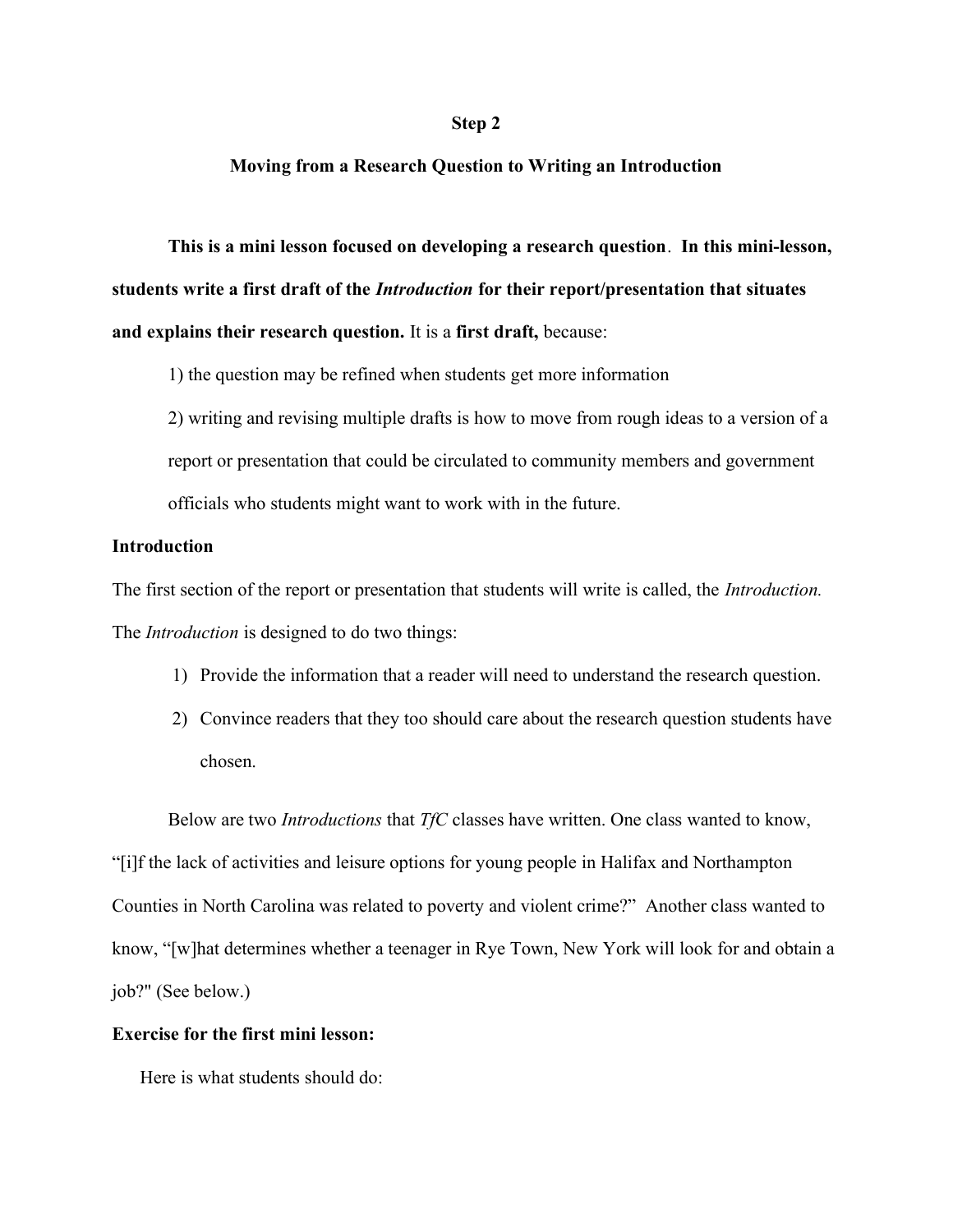- 1) With their research teams, read through the two sample introductions (below) twice. Then choose the introduction that they think is the most effective or that is most interesting to them (then go to #2).
- 2) Circle the sentences that provide information that the reader will need to know to understand the question.
- 3) Underline the sentences that try to convince the reader that he or she should care about the research question

(Note, some sentences might be both circled and underlined.)

- 4) Write a paragraph that gets people interested or excited about their question. The best way to get started is to have students remember why they choose this question, what made them care and then try to communicate that to people who might read this paragraph.
- 5) Write a second paragraph that gives some background information on their question. They should ask themselves: What does the reader need to know to understand our question?

# Sample Introductions:

# Introduction A:

Many of the issues relating to crime and violence in the communities, and schools in Halifax and Northampton counties in North Carolina are related to the actions of teens. Would teens be involved in these things if they had more leisure and recreation options? What is the cost of not providing adequate activities for young people? In Halifax and Northampton counties, activities and leisure opportunities are limited primarily to the school and church. A community deserves great activities that go beyond a single movie theater, a handful of outdoor recreational centers,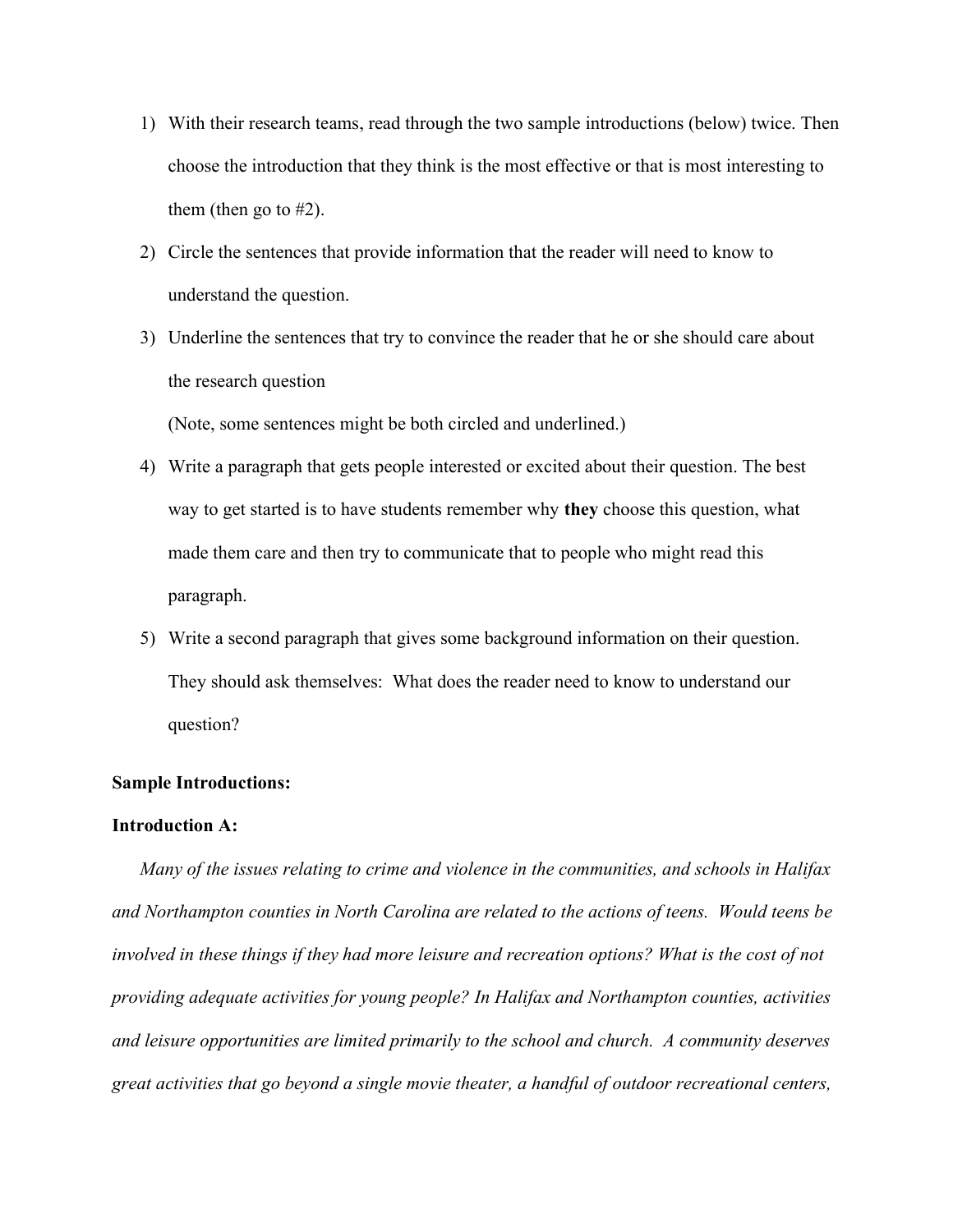and fast food restaurants. These are fine but what are young people supposed to do if they can't get to these places because of a lack of public transportation? What should they do if they need other kinds of activities?

What do teens like us do given these limited activities? Some travel to Raleigh or to Rocky Mount, but for those who do not have access to transportation what are they to do? This results in boredom and in extreme cases, crime and violence. In this Report, we try to figure out why so many young people are bored and what happens when they are bored. The research question that we have developed is: "Are the lack of activities and leisure options for young people in Halifax and Northampton counties related to poverty<sup>1</sup> and violent crime?" <sup>2</sup>

## Introduction B:

We are told over and over that it is important for all teenagers to get experience in the work force no matter their gender, race or socio-economic status. We know that many teenagers need jobs to support their families and that others want jobs for the purpose of having spending money or gaining new experience. We take for granted that jobs teach teenagers discipline and self-determination. Research also suggests a there are a number of benefits to teenage employment: 1) jobs will help teens develop their organizational skills, as well as management skills; 2) "Starter jobs" can also pave the way for a teenager's future career, and boost their resume; 3) Teenagers in the workforce also learn how to deal with a wide variety of people, and can gain new perspectives and of course, 4) employment also serves as an alternative to gangs, drugs, and teenage pregnancy, and so on.

 $<sup>1</sup>$  By poverty we mean: "the state in which someone can afford the cost of living, however, their annual</sup> income is not enough to enhance their life and escape poverty."

 $2$  By violence we mean: "a form of physical, verbal, or cyber abuse that essentially inflict pain on others."